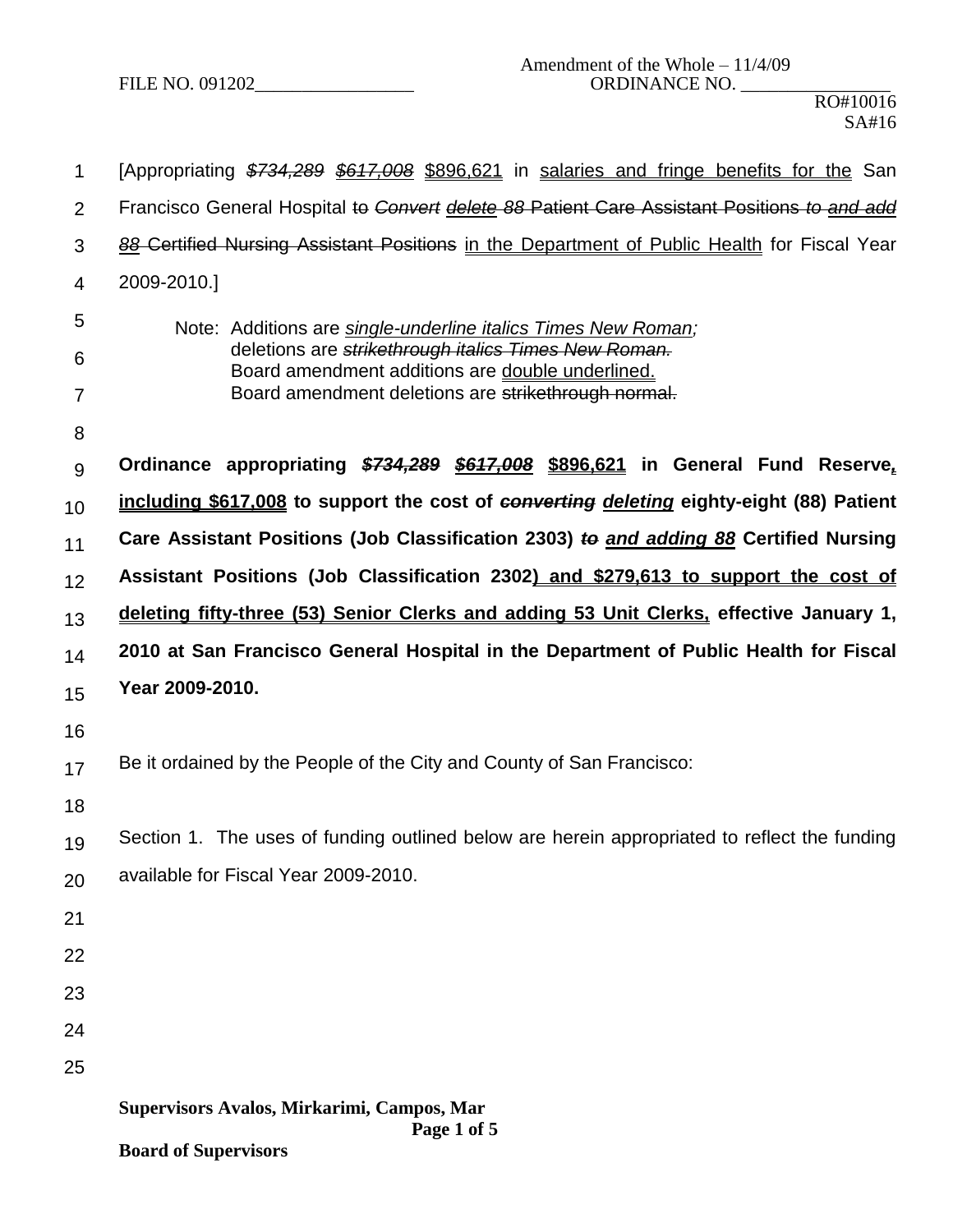## 1 **Source Appropriation**

| $\overline{2}$ | <b>Fund</b>                                                         | <b>Index Code</b>                                      | <b>Subobject</b> | <b>Description</b>                                                                             | <b>Amount</b> |
|----------------|---------------------------------------------------------------------|--------------------------------------------------------|------------------|------------------------------------------------------------------------------------------------|---------------|
| 3              | 1G AGF AAA - GF-                                                    | *CON1GAGFAAA                                           | 098GR            | <b>General Fund</b>                                                                            | \$734,289     |
| 4              | Non-Project-                                                        |                                                        |                  | Reserve                                                                                        | \$617,008     |
| 5              | Controlled                                                          |                                                        |                  |                                                                                                | \$896,621     |
| 6              | <b>Total SOURCES Appropriation</b><br>\$734,289 \$617,008 \$896,621 |                                                        |                  |                                                                                                |               |
| 7              |                                                                     |                                                        |                  |                                                                                                |               |
| 8              |                                                                     |                                                        |                  | Section 2. The uses of funding outlined below are herein appropriated in the Subobject 00404   |               |
| 9              |                                                                     |                                                        |                  | 00101 Permanent Salaries--Nurses Miscellaneous Budget and Subobject 01300 Fringe               |               |
| 10             |                                                                     |                                                        |                  | Benefits, and reflects the projected uses of funding to support conversion the deletion of 88  |               |
| 11             |                                                                     |                                                        |                  | Patient Care Assistants to and addition of 88 Certified Nursing Assistants and the deletion of |               |
| 12             |                                                                     |                                                        |                  | 53 Senior Clerks and the addition of 53 Unit Clerks effective January 1, 2010 for the          |               |
| 13             |                                                                     | Department of Public Health for Fiscal Year 2009-2010. |                  |                                                                                                |               |

14

## **USES Appropriation**

| <b>UULU APPIUPIRIIUII</b> |                     |           |                            |               |  |
|---------------------------|---------------------|-----------|----------------------------|---------------|--|
| <b>Fund</b>               | <b>Index Code</b>   | Subobject | <b>Description</b>         | <b>Amount</b> |  |
| 5HAAAAAA - SFGH-          | <b>HGH1HUN40061</b> | 00101     | Permanent Salaries-        | \$559,416     |  |
| Operating-Non-Project-    |                     |           | Miscellaneous              | \$491,797     |  |
| <b>Controlled Fund</b>    |                     |           |                            |               |  |
|                           |                     |           |                            |               |  |
| 5HAAAAAA - SFGH-          | <b>HGH1HUN40061</b> | 01300     | <b>Retirement Benefits</b> | \$174,873     |  |
| Operating-Non-Project-    |                     |           |                            | \$125,211     |  |
| <b>Controlled Fund</b>    |                     |           |                            |               |  |
|                           |                     |           |                            |               |  |
|                           |                     |           |                            |               |  |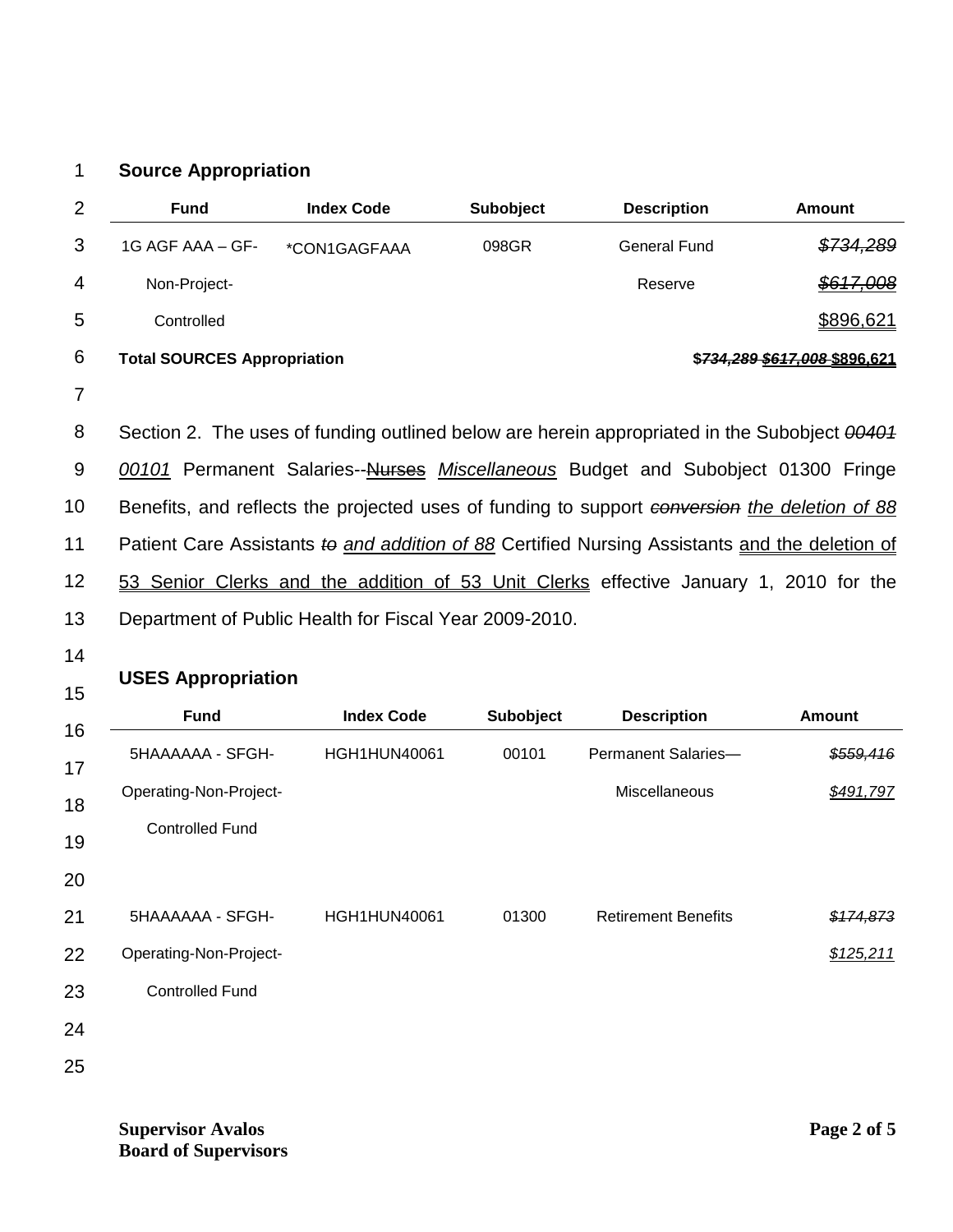| 1              | <b>Fund</b>             | <b>Index Code</b>   | Subobject | <b>Description</b>         | <b>Amount</b> |
|----------------|-------------------------|---------------------|-----------|----------------------------|---------------|
| $\overline{2}$ | <b>5HAAAAAA - SFGH-</b> | HGH1HPE40051        | 00101     | Permanent Salaries-        | 25,231        |
| 3              | Operating-Non-Project-  |                     |           | Miscellaneous              |               |
| 4              | <b>Controlled Fund</b>  |                     |           |                            |               |
| 5              |                         |                     |           |                            |               |
| 6              | <b>5HAAAAAA - SFGH-</b> | <b>HGH1HPE40051</b> | 01300     | <b>Retirement Benefits</b> | 6,424         |
| 7              | Operating-Non-Project-  |                     |           |                            |               |
| 8              | <b>Controlled Fund</b>  |                     |           |                            |               |
| 9              |                         |                     |           |                            |               |
| 10             | <b>5HAAAAAA - SFGH-</b> | <b>HGH1HUN40061</b> | 00101     | Permanent Salaries-        | 86,204        |
| 11             | Operating-Non-Project-  |                     |           | Miscellaneous              |               |
| 12             | <b>Controlled Fund</b>  |                     |           |                            |               |
| 13             |                         |                     |           |                            |               |
| 14             | <b>5HAAAAAA - SFGH-</b> | <b>HGH1HUN40061</b> | 01300     | <b>Retirement Benefits</b> | 21,948        |
| 15             | Operating-Non-Project-  |                     |           |                            |               |
| 16             | <b>Controlled Fund</b>  |                     |           |                            |               |
| 17             |                         |                     |           |                            |               |
| 18             | <b>5HAAAAAA - SFGH-</b> | <b>HGH1PFI40041</b> | 00101     | Permanent Salaries-        | 4,205         |
| 19             | Operating-Non-Project-  |                     |           | Miscellaneous              |               |
| 20             | <b>Controlled Fund</b>  |                     |           |                            |               |
| 21             |                         |                     |           |                            |               |
| 22             | <b>5HAAAAAA - SFGH-</b> | <b>HGH1PFI40041</b> | 01300     | <b>Retirement Benefits</b> | 1,071         |
| 23             | Operating-Non-Project-  |                     |           |                            |               |
| 24             | <b>Controlled Fund</b>  |                     |           |                            |               |
| 25             |                         |                     |           |                            |               |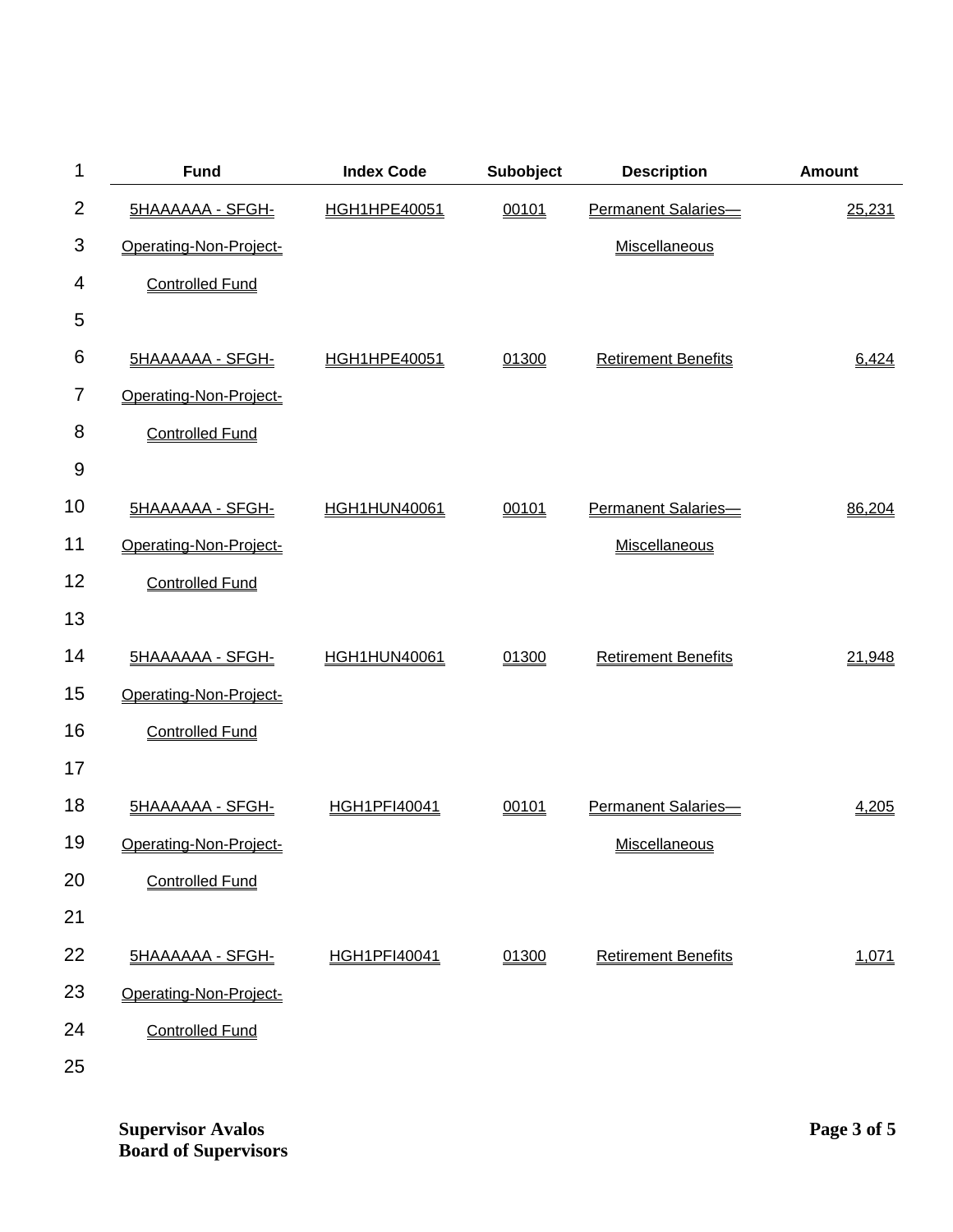| 1              | <b>Fund</b>             | <b>Index Code</b>   | Subobject | <b>Description</b>         | <b>Amount</b> |
|----------------|-------------------------|---------------------|-----------|----------------------------|---------------|
| $\overline{2}$ | <b>5HAAAAAA - SFGH-</b> | <b>HGH3AME40001</b> | 00101     | Permanent Salaries-        | 23,128        |
| 3              | Operating-Non-Project-  |                     |           | Miscellaneous              |               |
| 4              | <b>Controlled Fund</b>  |                     |           |                            |               |
| 5              |                         |                     |           |                            |               |
| 6              | <b>5HAAAAAA - SFGH-</b> | <b>HGH3AME40001</b> | 01300     | <b>Retirement Benefits</b> | 5,888         |
| 7              | Operating-Non-Project-  |                     |           |                            |               |
| 8              | <b>Controlled Fund</b>  |                     |           |                            |               |
| 9              |                         |                     |           |                            |               |
| 10             | <b>5HAAAAAA - SFGH-</b> | <b>HGH3WOF40001</b> | 00101     | Permanent Salaries-        | 20,395        |
| 11             | Operating-Non-Project-  |                     |           | Miscellaneous              |               |
| 12             | <b>Controlled Fund</b>  |                     |           |                            |               |
| 13             |                         |                     |           |                            |               |
| 14             | <b>5HAAAAAA - SFGH-</b> | <b>HGH3WOF40001</b> | 01300     | <b>Retirement Benefits</b> | 5,192         |
| 15             | Operating-Non-Project-  |                     |           |                            |               |
| 16             | <b>Controlled Fund</b>  |                     |           |                            |               |
| 17             |                         |                     |           |                            |               |
| 18             | <b>5HAAAAAA - SFGH-</b> | <b>HGH3WOF40001</b> | 00101     | Permanent Salaries-        | 18,292        |
| 19             | Operating-Non-Project-  |                     |           | Miscellaneous              |               |
| 20             | <b>Controlled Fund</b>  |                     |           |                            |               |
| 21             |                         |                     |           |                            |               |
| 22             | <b>5HAAAAAA - SFGH-</b> | <b>HGH3WOF40001</b> | 01300     | <b>Retirement Benefits</b> | 4,657         |
| 23             | Operating-Non-Project-  |                     |           |                            |               |
| 24             | <b>Controlled Fund</b>  |                     |           |                            |               |
| 25             |                         |                     |           |                            |               |